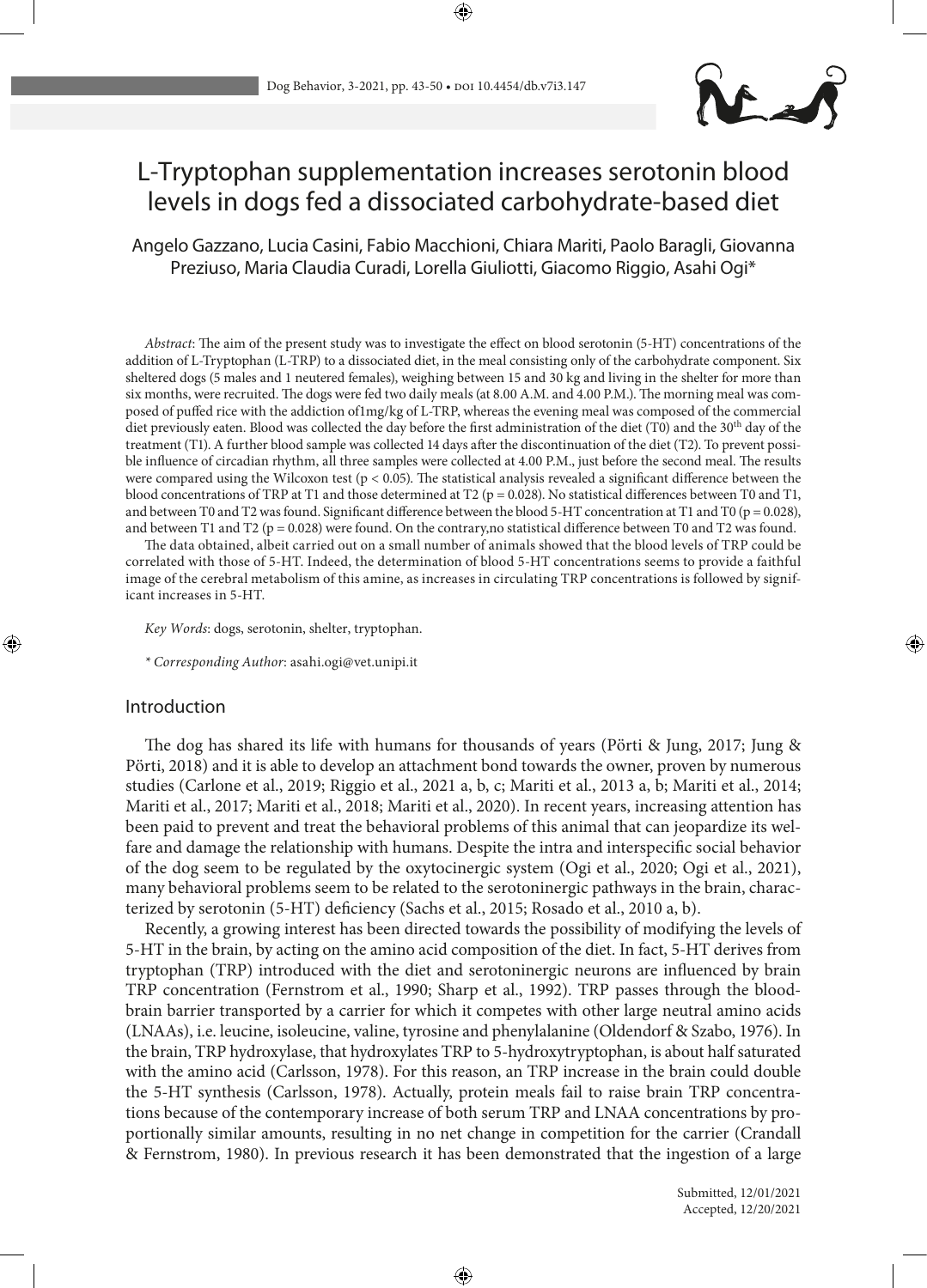carbohydrate, protein-free meal by rats, rapidly raises brain TRP concentrations and stimulates 5-HT synthesis (Crandall & Fernstrom, 1980). This positive effects on TRP are realized via insulin secretion, which depresses the plasma concentrations of LNAAs, increasing their uptake into muscle. TRP is preserved by this uptake for its bond with albumin (Fernstrom & Wurtman, 1972; Lotspeich, 1949) with an increase of its bioavailability. Our recent study has, in fact, demonstrated that, in dog, a carbohydrate-based diet led to a decrease in LNAAs levels and consequently led to a significant higher TRP/LNAAs ratios 6 h after the provision of carbohydrates (Gazzano et al., 2018). However, our further studies showed that the dissociated diet is not able to raise the levels of serotonin in the blood, even though it alters the relationship between TRP and LNAAs (Gazzano et al., 2019) and that there is no correlation between TRP and 5-HT blood levels (Riggio et al., 2021).

This result could be explained by the low TRP amounts in the carbohydrate-only meal that dogs fed in the morning.

To clarify this aspect, the aim of the present study was to investigate the effect, on blood 5-HT concentrations of the addition of L-TRP to a dissociated diet, in the meal consisting only of the carbohydrate component.

## Animals, materials and methods

The present study was approved by the Ethical Committee of the University of Pisa, Italy (protocol n° 38/2016) in accordance with Directive 2010/63/EU. Six shelter dogs (5 males and 1 neutered females), weighing between 15 and 30 kg and living in the shelter for more than six months, were recruited. The animals were fed two meals (at 8.00 A.M. and 4.00 P.M.) for 30 days with a commercial diet to standardize their metabolic status before the administration of the experimental diet. After this period, the dogs were fed two daily meals (at 8.00 A.M. and 4.00 P.M.). The morning meal was a carbohydrate-based one (puffed rice), integrated with 1mg/kg of L-TRP, whereas the evening meal was composed by the commercial diet previously eaten during the adaptation period. Ingredients and diet analytical constituents are reported in Table 1.

|            |         | <b>Commercial kibble</b> | Puffed rice | Diet |
|------------|---------|--------------------------|-------------|------|
| Moisture   | $\%$    | 10.0                     | 5.5         | 7.9  |
| CP         | $\%$    | 28.0                     | 7.5         | 18.8 |
| <b>FAT</b> | $\%$    | 21.0                     | 1.0         | 13.4 |
| CF         | $\%$    | 2.6                      | 2.5         | 2.5  |
| <b>NSC</b> | $\%$    | 31.9                     | 83.0        | 53.0 |
| ASH        | $\%$    | 6.5                      | 0.5         | 3.8  |
| EM         | Kcal/kg | 3800                     | 3250        | 3690 |

 **Table 1**: Ingredients and diet analytical constituents (as fed basis).

Blood was collected the day before the first administration of the diet (T0) and at the  $30<sup>th</sup>$  day of the treatment (T1). A further blood sample was collected 14 days after the discontinuation of the diet (T2). Blood samples (4 ml) were at 4.00 P.M., just before the second meal, and left to coagulate at room temperature for 60 minutes, then centrifuged in ALC 4237R Refrigerated Centrifuge at 7000 rpm for 20' to 4°C to obtain the serum. The serum was divided into 200 μl aliquots and frozen until the time of analysis. The extraction and quantification of 5-HT and TRP in serum samples were performed following an HPLC method, as previously described in the literature (Bearcroft et al., 1995; Atkinson et al., 2006) and based on fluorimetric detection. This method was slightly modified as follows: 200 μl HCLO<sub>4</sub> 4% v/v containing 2 mM EDTA were added to 200 μl of serum or standard solution to precipitate proteins; the extract was mixed and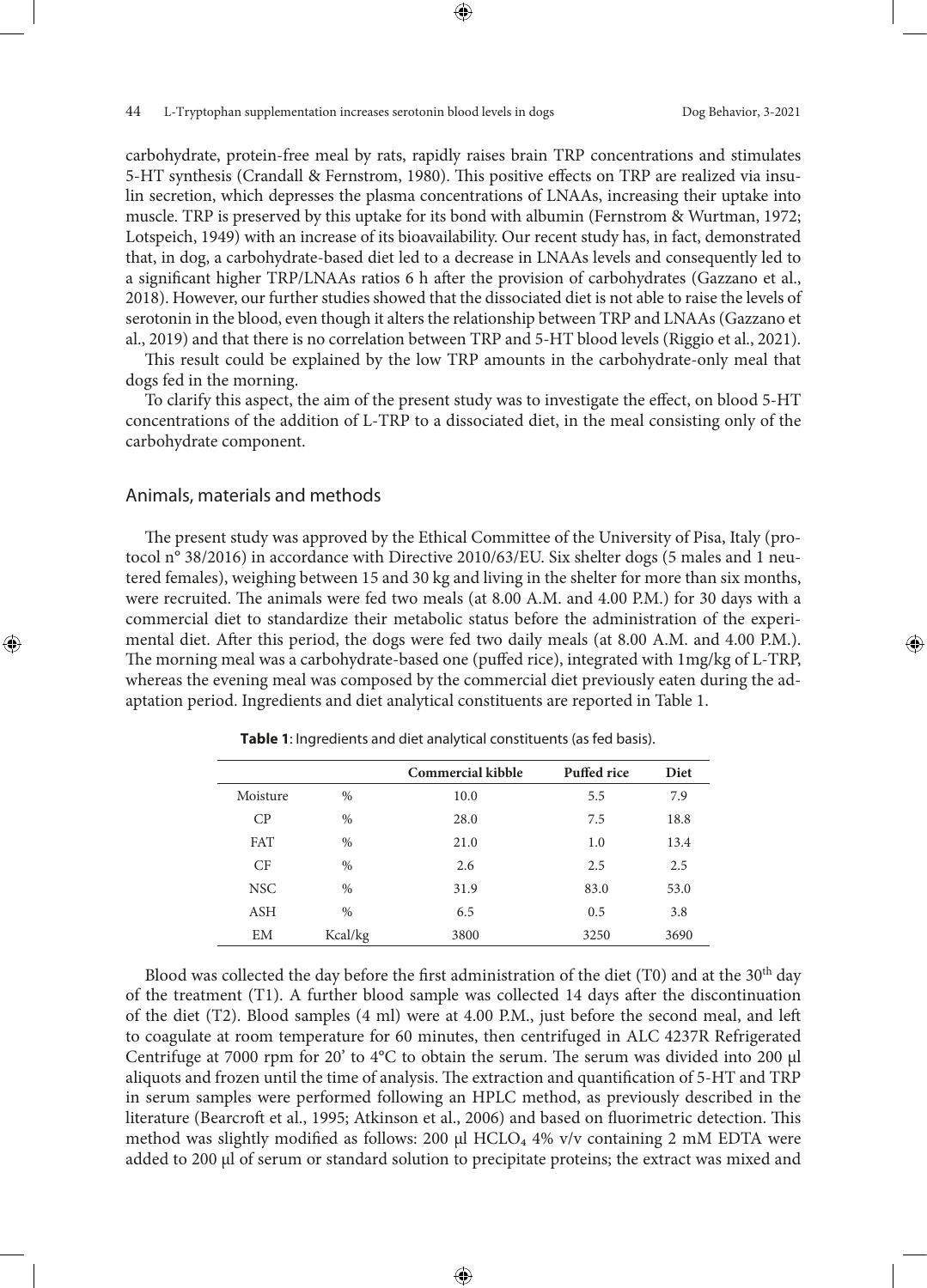centrifuged at 13000 rpm in micro centrifuge (ALC micro CENTRIFUGETTE ® 4214) for 3 minutes. 50 μl of supernatant were taken with MICROLITER™ Syringes #705 and 20 μl injected into HPLC for analysis. HPLC analyses were performed using a RP Gemini C18 column (250 mm x 4.6 mm, 5 um) (Phenomenex, Torrance, CA, USA) and a Jasco HPLC apparatus (Jasco Corporation, Ishikawa-Machi Hachioji-Shi, Tokyo, Japan) equipped with 2 gradient pumps (PU-1580), a mixer unit (HG-2080-03) and a fluorescence detector (FP-920). The mobile phase consisted of methanol (CH<sub>3</sub>OH) and ammonium acetate (CH<sub>3</sub>COONH<sub>4</sub>) 100 mM (20:250 v/v), pH 4.5, degassed and filtered with 0.2 μm diameter filters and eluted at a flow rate of 0.800 ml/mi. Fluorescence detector was set at 290 nm excitation wavelength and 337 nm emission wavelength. Data was acquired using Jasco Borwin 1.5.0 software (Jasco Corporation, Ishikawa-machi Hachioji-shi, Tokyo, Japan). The interface between chromatography instruments and a PC based data acquisition is the JMBS electronic interface box HERCULE 2000 VI.0. Serotonin creatinine sulfate monohydrate and L-tryptophan (TRP) were purchased from Sigma-Aldrich Inc. (Saint Louis, MO, USA). Stock solution (10 mM) of 5-HT and stock solution (100 mM) of TRP were prepared in 10 ml HClO<sub>4</sub> 10%, divided in aliquots of 1 ml and stored at -20 $^{\circ}$ C. Diluted standard solutions in HClO<sub>4</sub> 4% were prepared daily and employed to identify chromatographic peaks and to calculate calibration curves. Data were statistically analyzed applying Wilcoxon test, by using SPSS® STATISTICS 17.0.

# Results

In the table 2 and 3 are reported the concentrations, at different times, of TRP and 5-HT, in the investigated dogs.

**Table 2**: Blood TRP concentrations (μM/ml) in six shelter dogs at different times: the day before the first administration of the diet (T0), the 30<sup>th</sup> day of the treatment (T1) and 14 days after the discontinuation of the diet (T2).

| T0<br>32.1      | T1<br>24.2        | T <sub>2</sub>   |
|-----------------|-------------------|------------------|
|                 |                   |                  |
|                 |                   | 16.9             |
| 19.3            | 35.0              | 22.0             |
| 24.8            | 26.6              | 24.6             |
| 11.3            | 43.7              | 14.4             |
| 21.2            | 66.6              | 22.0             |
| 19.9            | 16.6              | 10.0             |
| $21.43\pm 6.85$ | $35.45 \pm 17.88$ | $18.32 \pm 5.53$ |
|                 |                   |                  |

**Table 3**: Blood 5-HT concentrations (μM/ml) in six shelter dogs at different times: the day before the first administration of the diet (T0), the 30<sup>th</sup> day of the treatment (T1) and 14 days after the discontinuation of the diet (T2).

| Dog number      | T <sub>0</sub>  | T1              | <b>T2</b>       |
|-----------------|-----------------|-----------------|-----------------|
| 1               | 1.7             | 2.8             | 2.2             |
| $\mathbf{2}$    | 1.5             | 1.9             | 1.4             |
| 3               | 1.3             | 1.4             | 0.7             |
| 4               | 0.8             | 1.0             | 0.7             |
| 5               | 0.6             | 2.2             | 1.8             |
| 6               | 1.6             | 2.0             | 1.8             |
| Mean $\pm$ S.D. | $1.02 \pm 0.53$ | $1.88 \pm 0.65$ | $1.36 \pm 0.54$ |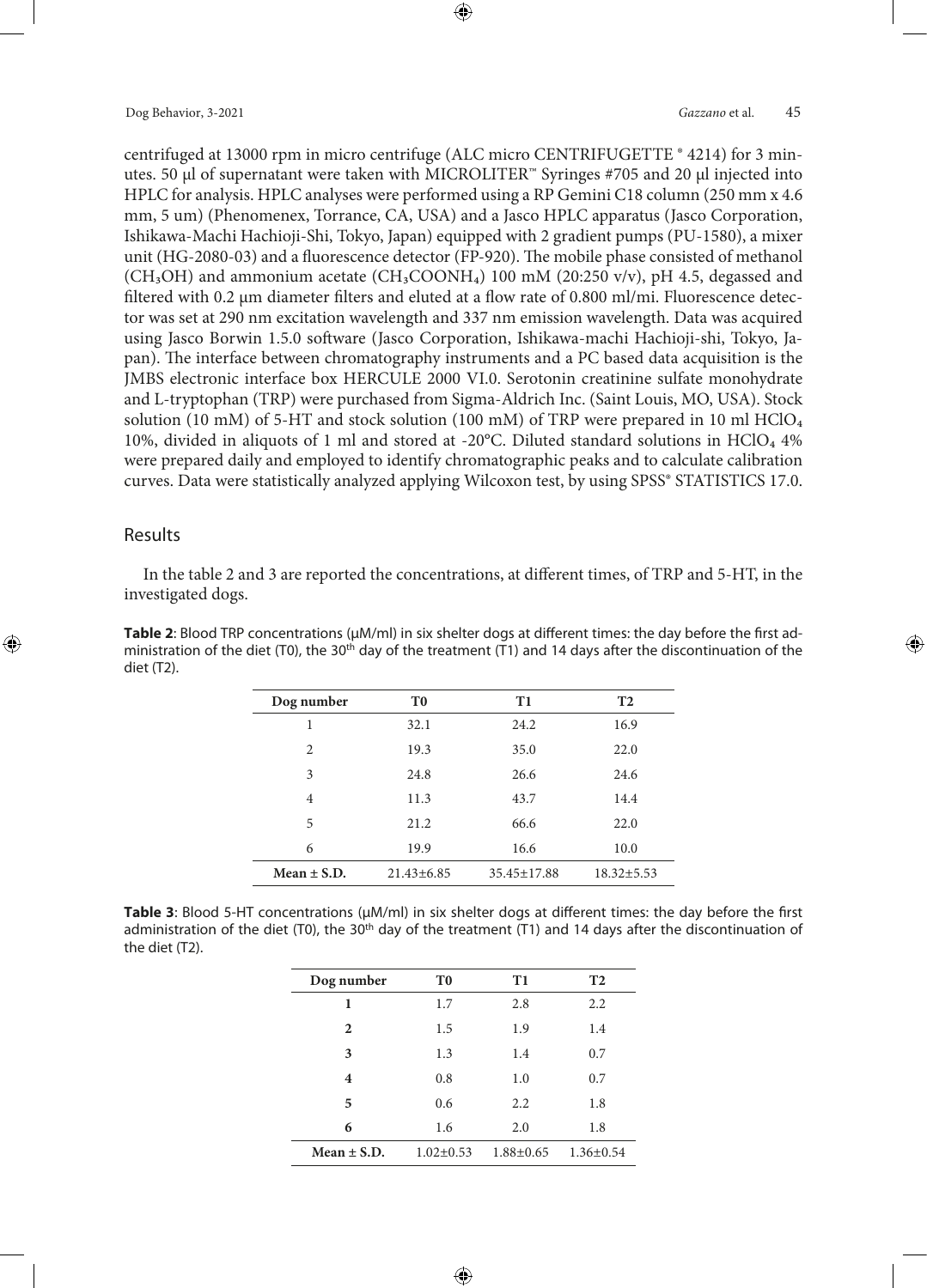In the figures 1 and 2 are reported the concentration of blood TRP and 5-HT of the investigated dogs.



**Figure 1**: Blood TRP concentration in six shelter dogs at different times: the day before the first administration of the diet (T0), the 30<sup>th</sup> day of the treatment (T1) and 14 days after the discontinuation of the diet (T2).



**Figure 2**: 5-HT blood concentration in experimental dogs at different times: the day before the first administration of the diet (T0), the 30<sup>th</sup> day of the treatment (T1) and 14 days after the discontinuation of the diet (T2).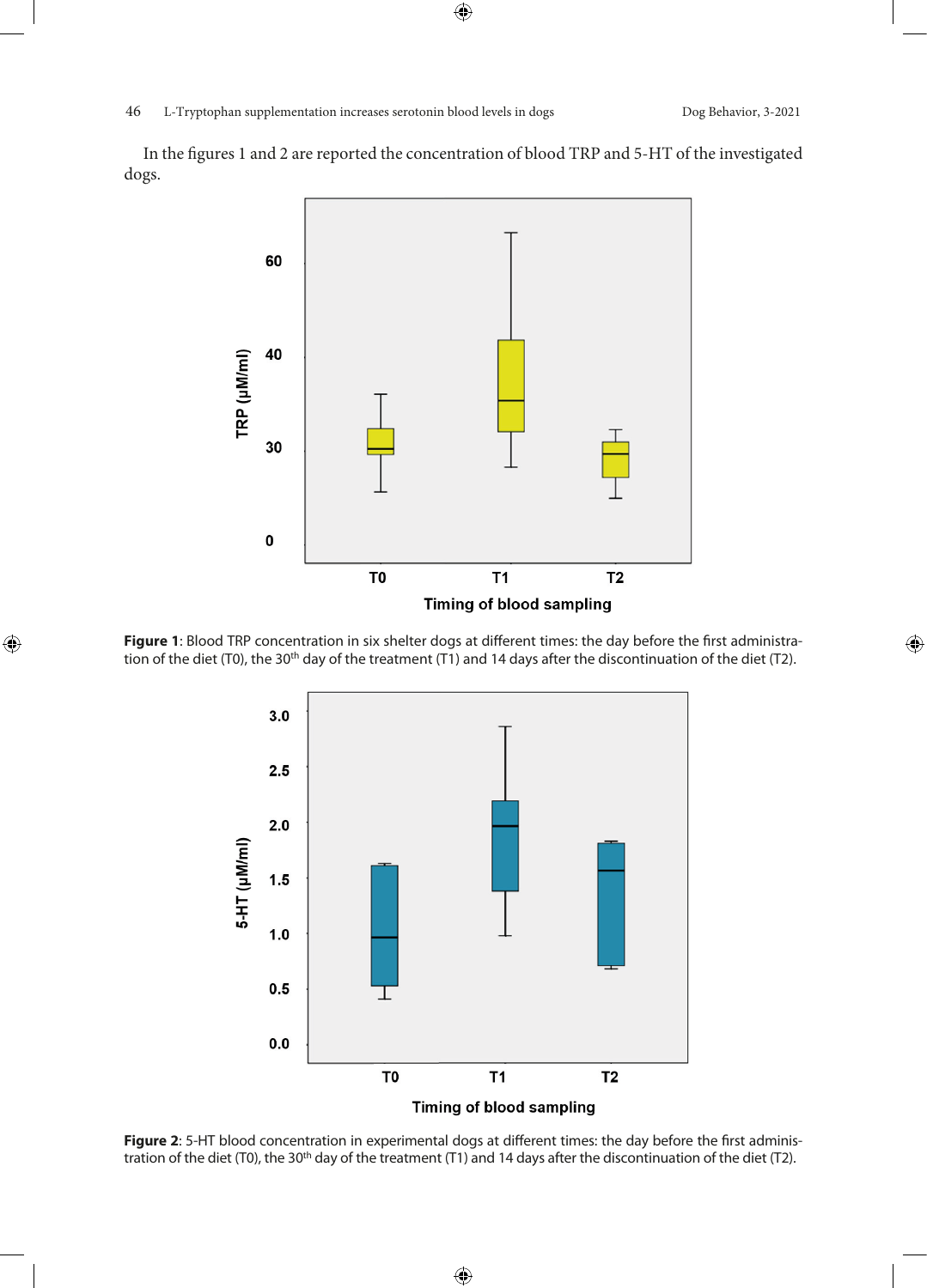The results were compared using the Wilcoxon test ( $p < 0.05$ ). The statistical analysis revealed a significant difference between the blood concentrations of TRP at T1 (mean  $\pm$  standard deviation  $(SD) = 32.77 \pm 6.61 \mu M/ml$  and those determined at T2 (mean  $\pm SD = 18.32 \pm 5.53 \mu M/ml$ ; Z =  $-2.201$ ;  $p = 0.028$ ). No statistical differences between T0 and T1, and between T0 and T2 were found.

As regards blood 5-HT concentrations, statistical analysis revealed a significant difference between the concentration at T1 (mean  $\pm$  SD = 1.88  $\pm$  0.65  $\mu$ M/ml) and the concentration at T0 (mean  $\pm$  SD = 1.02  $\pm$  0.53  $\mu$ M/ml; Z= -2.201; p=0.028). Moreover, a significant difference between the concentration at T1 and T2 (mean  $\pm$  SD = 1.36  $\pm$  0.54  $\mu$ M/ml; Z= -2.201; p = 0.028) was found. No statistical differences between values at T0 and T2 were found.

#### **Discussion**

The behavioral problems are the most common reported reasons of abandoning or relinquishing dogs to the shelter: aggression, phobias and separation problems are the principal cause (Patronek et al., 1996). For some of these behavioral problems the correlation with low intracerebral 5-HT levels is known (Amat et al., 2016). Current pharmacological therapies for phobia and aggression are in fact based on the administration of drugs that inhibit the re-uptake of 5-HT, thus increasing its activity. However, due to the reduction of the effectiveness of these drugs over time, more and more attention is paid to other methods that can increase the intracerebral levels of 5-HT.

Since 5-HT has its precursor in the TRP which is taken with the diet and since the conversion of TRP into 5-HT occurs only partially, due to the reduced amount of TRP that overcome the blood-brain barrier, a manipulation of the diet, to favor a greater bioavailability, could be a useful method to increase the synthesis of 5-HT and well accepted even by people who exclude the use of psychotropic drugs in the therapy of behavioral pathologies of their animal.

The results achieved in the rat (Crandall & Fernstrom, 1980) have shown the efficacy of this method, but the data obtained so far in the dog have not provided the same clear demonstration (De Napoli et al., 2000; Dodman et al., 1996). Although it has been verified the possibility of increasing the bioavailability of TRP, through a dissociated diet, consisting of two meals, one of which only based on carbohydrates, physiological data fail to demonstrate a real efficacy of a similar diet (Gazzano et al., 2019).

The results of this study, even if carried out on a small sample of animals, seems to show that there is a sort of correlation between blood levels of TRP and 5-HT. In fact, the animals fed a dissociated diet, supplemented with 1 mg/kg of L-TRP, showed a significant increase of TRP at T1 in respect to T2, and a significant increase in the levels of 5-HT at T1 vs T0 and vs T2.

The TRP levels at T0 are not statistically different from those found at T1 and this is probably due to the presence of TRP in the commercial diet the dogs are fed with. However, the presence of TRP in the diet seem to not produce elevated levels of 5-HT, possibly due to competition between TRP and LNAAs.

Based on these results we can deduce that, if there is an increase in the production of 5-HT following the integration of the diet with TRP, this could be detectable by evaluating the concentrations of amine in the blood. This cannot be the final proof that, in the brain, a greater synthesis of 5-HT occurs, an event widely demonstrated, but with much more invasive experimental methods, in the rat (Fernstrom et al., 1990). However, 5-HT synthetized in the brain can overcome the blood-brain barrier, as demonstrated by Nakatani et al. (2008): 5-HT transporters located on the brain endothelial cells may act as the efflux transport system for the 5-HT that crosses from the brain into the circulating blood. This fact could permit to observe a rise of 5-HT concentrations in the blood after TRP integration in the diet.

We must also bear in mind that 95% of 5-HT is produced in the intestine by chromaffin cells that largely release it into the bloodstream. This could be at the basis of the variability in 5-HT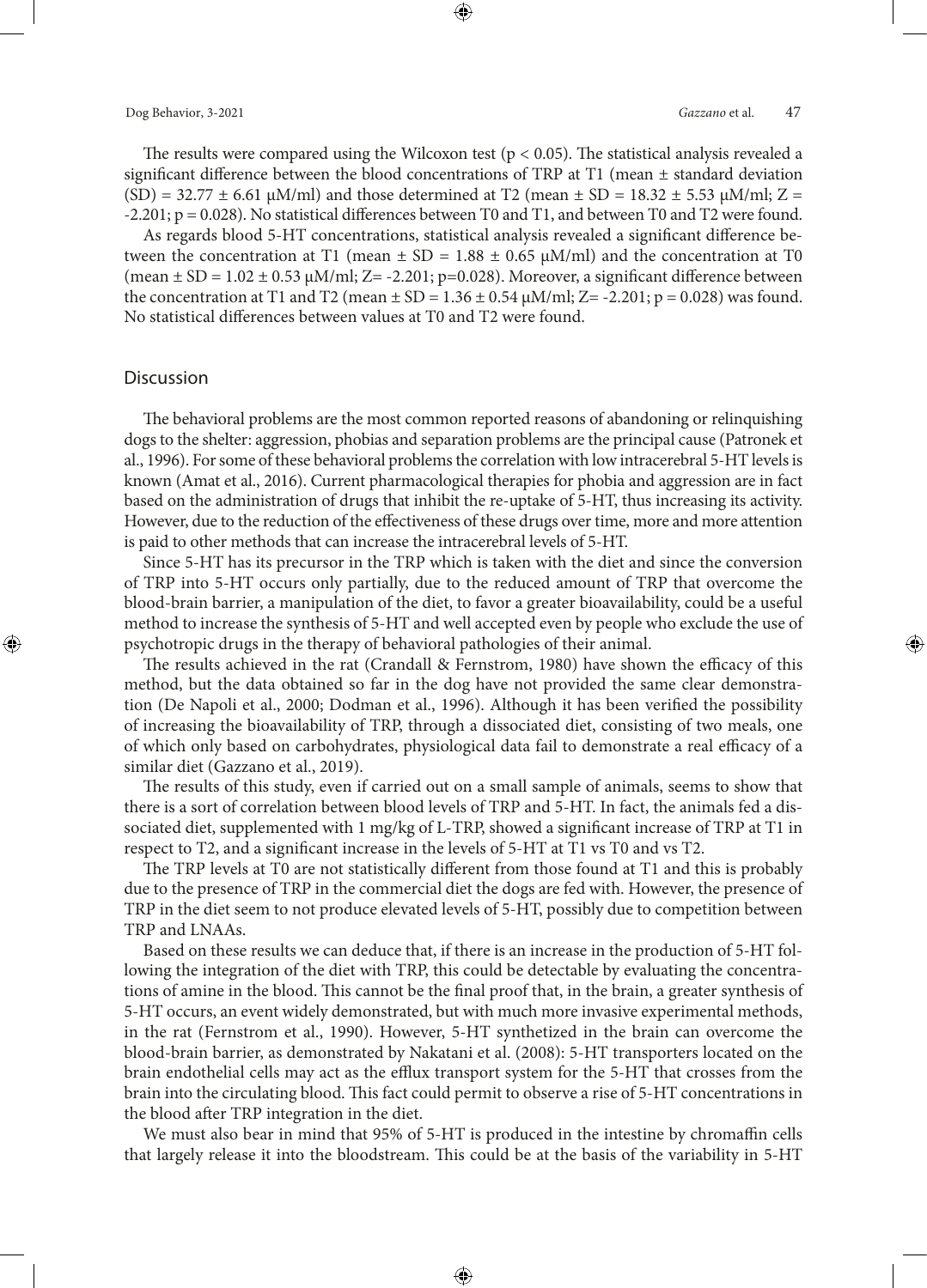blood concentrations that was found in different subjects, although blood samples were always collected at the same time of day, to avoid the effects of a possible circadian rhythm.

Another interfering factor is the photoperiod which can cause an increase in 5-HT production. Bright light is, in fact, a standard treatment for human seasonal depression, but some studies also suggest that it is an effective treatment for nonseasonal depression (Golden et al., 2005) and also reduces depressed mood in women with premenstrual dysphoric disorder (Lam et al. 1999), and in pregnant women suffering from depression (Epperson, 2004).

In conclusion, the data obtained with this research, albeit carried out on a small number of animals, showed that the blood levels of TRP could be correlated with those of 5-HT. Indeed, the determination of 5-HT concentrations in blood serum seems to provide a faithful image of the cerebral metabolism of this amine, as increases in circulating TRP concentrations is followed by significant increases in 5-HT.

Further studies, which analyze the behavior of dogs fed a dissociated diet supplemented with TRP, may provide evidence relating to the efficacy of this method in improving the clinical conditions of dogs suffering from behavioral pathologies that benefit from the increase in brain values of 5-HT.

**Funding:** This research was funded by the University of Pisa (Italy) as part of the project titled: "Assessment of biological effects of feeding regimen in dogs" PRA\_2018\_30.

## Bibliography

- Amat M., Le Brech S., Camps T., Torrente C., Mariotti V., Ruiz J., Manteca X. Differences in serotonin serum concentration between aggressive English cocker spaniels and aggressive dogs of other breeds. J. V. B. 8: 19-25; 2013.
- Atkinson W., Lockhart S. J., Houghton L.A., Keevil B.G. Validation of the measurement of low concentrations of 5-hydroxytryptamine in plasma using high performance liquid chromatography. J. Chromatography B. 832: 173-176; 2006.
- Bearcroft C.P., Farthing M.J.G., Perrett D. Determination of 5‐hydroxytryptamine, 5‐hydroxyindoleacetic acid and tryptophan in plasma and urine by HPLC with fluorimetric detection. Biomed. Chromatography. 9: 23-27; 1995.
- Carlone B., Sighieri C., Gazzano A., Mariti C. The dog (Canis familiaris) as part of the family: A pilot study on the analysis of dog bond to all the owners. Dog Behavior. 5: 1–14; 2019.
- Carlsson A.M. Dependence of 5-HT and catecholamine synthesis on concentrations of precursor aminoacids in rat brain. Naunym Schmiedebergs Arch. Pharmacol. 303: 157-164; 1978.
- Crandall E. & Fernstrom J. Acute changes in brain tryptophan and serotonin after carbohydrate or protein ingestion by diabetic rats. Diabetes. 29: 460-466; 1980.
- De Napoli J.S., Dodman N.H., Shuster L., Rand W.M., Gross K.L. Effect of dietary protein content and tryptophan supplementation on dominance aggression, territorial aggression and hyperactivity. J. Am. Vet. Med. Assoc. 217: 504-508; 2000.
- Dodman N.H., Reisner I.R., Shuster L., Rand W.M., Luescher U.A., Robinson I., Houpt K.A. Effect of dietary protein content on behavior in dogs. J. Am. Vet. Med. Assoc. 208: 376-379; 1996.
- Epperson C.N., Terman M., Terman J.S. Randomized clinical trial of bright light therapy for antepartum depression: preliminary findings. J. Clin. Psychiatry. 65: 421-5; 2004.
- Fernstrom J.D. & Wurtman R.J. Elevation of plasma tryptophan by insulin in rat. Metabolism. 21: 337- 342; 1972.
- Fernstrom J.D. Aromatic amino acids and monoamine synthesis in the central nervous system: Influence of the diet. J. Nutr. Biochem. 1: 508-517; 1990.
- Fernstrom M.H., Massoudi M.S., Fernstrom J.D. Effect of 8-hydroxy-(di-n-propylamino)-tetralin on the tryptophan-induced increase in 5-hydroxytriptophan accumulation in rat brain. Life Sci. 47: 283-289; 1990.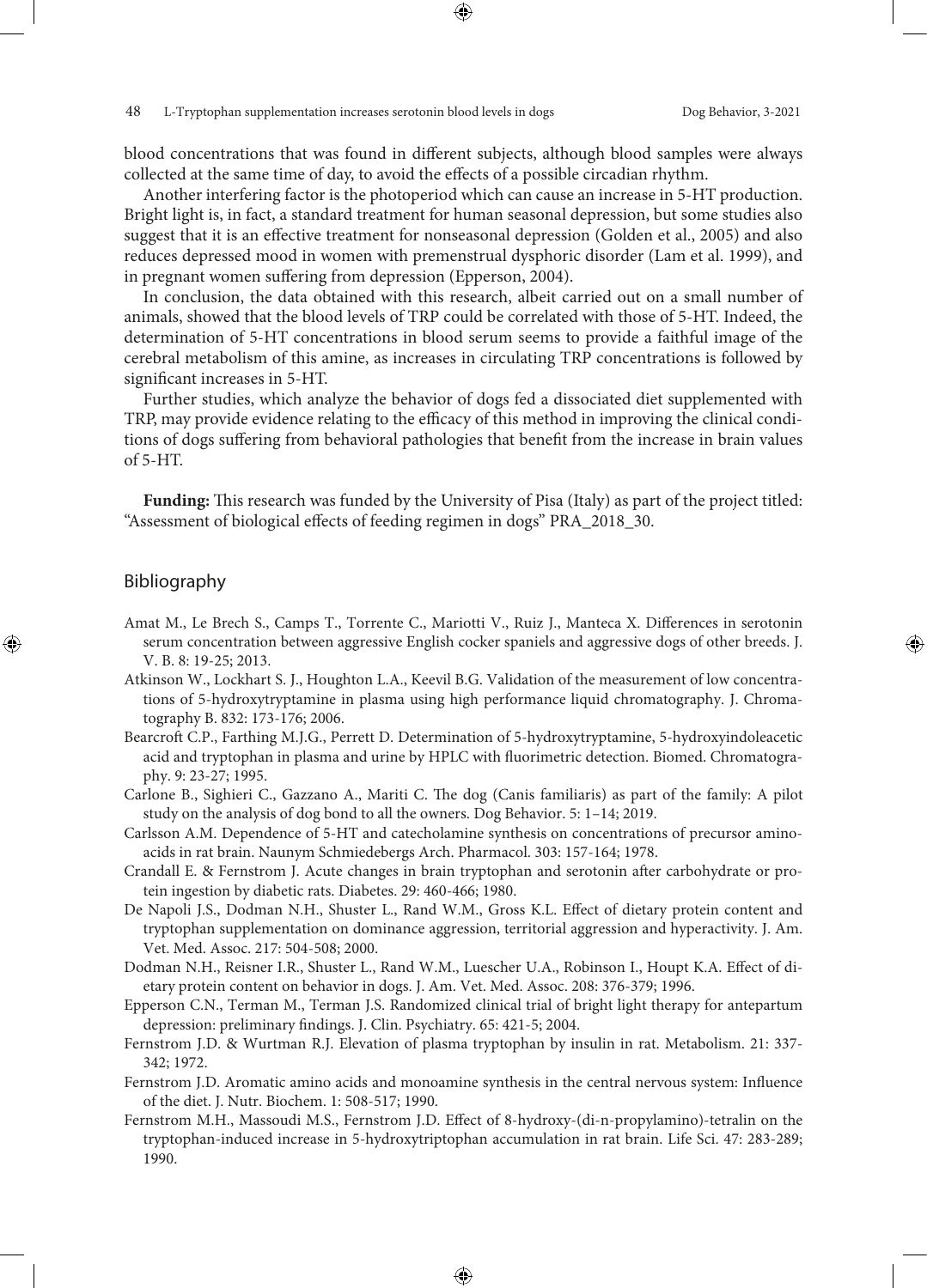- Gazzano A., Ogi A., Torraca B., Mariti C., Casini L. Plasma tryptophan/large neutral amino acids ratio in domestic dogs is affected by a single meal with high carbohydrates level. Animals. 8: 63; 2018. doi:10.3390/ani8050063.
- Gazzano A., Ogi A., Macchioni F., Gatta D., Preziuso G., Baragli P., Curadi M.C., Giuliotti L., Sergi V., Casini L. Blood serotonin concentrations in phobic dogs fed a dissociated carbohydrate-based diet: a pilot study. Dog Behavior. 2: 9-17; 2019. doi 10.4454/db.v5i2.103.
- Golden R.N., Gaynes B.N., Ekstrom R.D. The efficacy of light therapy in the treatment of mood disorders: a review and meta-analysis of the evidence. Am. J. Psychiatry. 162: 656-62; 2005.
- Jung C. & Pörtl D. Scavenging hypothesis: lack of evidence for dog domestication on the waste dump. Dog Behavior. 4: 41-56; 2018.
- Lam R.W., Carter D., Misri S. A controlled study of light therapy in women with late luteal phase dysphoric disorder. Psychiatry Res. 86: 185-92; 1999.
- Lotspeich W.D. The role of insulin in the metabolism of amino acids. J. Biol. Chem. 179: 175-180; 1949.
- Mariti C., Ricci E., Zilocchi M., Gazzano A. Owners as a secure base for their dogs. Behaviour. 150: 1275– 1294; 2013a.
- Mariti C., Ricci E., Carlone B., Moore J. L., Sighieri C., Gazzano A. Dog attachment to man: A comparison between pet and working dogs. J. V. B. 8: 135-145; 2013b.
- Mariti C., Carlone B., Ricci E., Sighieri C., Gazzano A. Intraspecific attachment in adult domestic dogs (Canis familiaris): Preliminary results. Appl. Anim. Behav. Sci. 152: 64-72; 2014.
- Mariti C., Carlone B., Votta E., Ricci E., Sighieri C., Gazzano A. Intraspecific relationships in adult domestic dogs (Canis familiaris) living in the same household: A comparison of the relationship with the mother and an unrelated older female dog. Appl. Anim. Behav. Sci. 194: 62-66; 2017.
- Mariti C., Carlone B., Sighieri C., Campera M., Gazzano A. Dog behavior in the Ainsworth Strange Situation Test during separation from the owner and from the cohabitant dog. Dog Behavior. 4: 1-8; 2018.
- Mariti C., Lenzini L., Carlone B., ...Ogi A., Gazzano A. Does attachment to man already exist in 2 months old normally raised dog puppies? A pilot study. Dog Behavior. 6: 1-11; 2020.
- Nakatani Y., Sato-Suzuki I., Tsujino N., Nakasato A., Seki Y., Fumoto M., Arita H. Augmented brain 5-HT crosses the blood-brain barrier through the 5-HT transporter in rat. Eur. J. Neurosci. 2008; 27: 2466-2472.
- Oldendorf W.H. & Szabo J. Amino acid assignment to one of three blood-brain barrier amino acid carriers. Am. J. Phys. 230: 94-98; 1976.
- Ogi A., Mariti C., Baragli P., Sergi V., Gazzano A. Effects of stroking on salivary oxytocin and cortisol in guide dogs: Preliminary results. Animals. 10: 708; 2020.
- Ogi A., Mariti C., Pirrone F., Baragli P., Gazzano A. The influence of oxytocin on maternal care in lactating dogs. Animals. 11: 1130; 2021.
- Patronek G.J., Glickman L.T., Beck A.M., McCabe G.P., Ecker C. Risk factors for relinquishment of dogs to an animal shelter. J. Am. Vet. Med. Assoc. 209. 572-81; 1996.
- Pörtl D. & Jung C. Is dog domestication due to epigenetic modulation in brain? Dog Behavior. 3: 21-32; 2017.
- Riggio G., Noom M., Gazzano A., Mariti C. Development of the dog attachment insecurity screening inventory (D-aisi): A pilot study on a sample of female owners. Animals. 11: 3381; 2021a.
- Riggio G., Piotti P., Diverio S., Borrelli C., Di Iacovo F., Gazzano A., Howell T., Pirrone F., Marit C. The dog-owner relationship: Refinement and validation of the italian c/dors for dog owners and correlation with the laps. Animals. 11: 2166; 2021b.
- Riggio G., Gazzano A., Zsilák B., Carlone B., Mariti C. Quantitative behavioral analysis and qualitative classification of attachment styles in domestic dogs: Are dogs with a secure and an insecure-avoidant attachment different? Animals. 11: 1-23; 2021c.
- Riggio G., Mariti C., Sergi V., Diverio S., Gazzano A. Serotonin and tryptophan serum concentrations in shelter dogs showing different behavioural responses to a potentially stressful procedure. Veterinary Sciences. 8: 1-10; 2021. Doi 10.3390/vetsci8010001.
- Rosado B., Garcıa-Belenguer S., Leon M., Chacon G., Villegas A., Palacio J. Blood concentrations of serotonin, cortisol and dehydroepiandrosterone in aggressive dogs. Appl. Anim. Behav. Sci. 2010a; 123: 124-130.